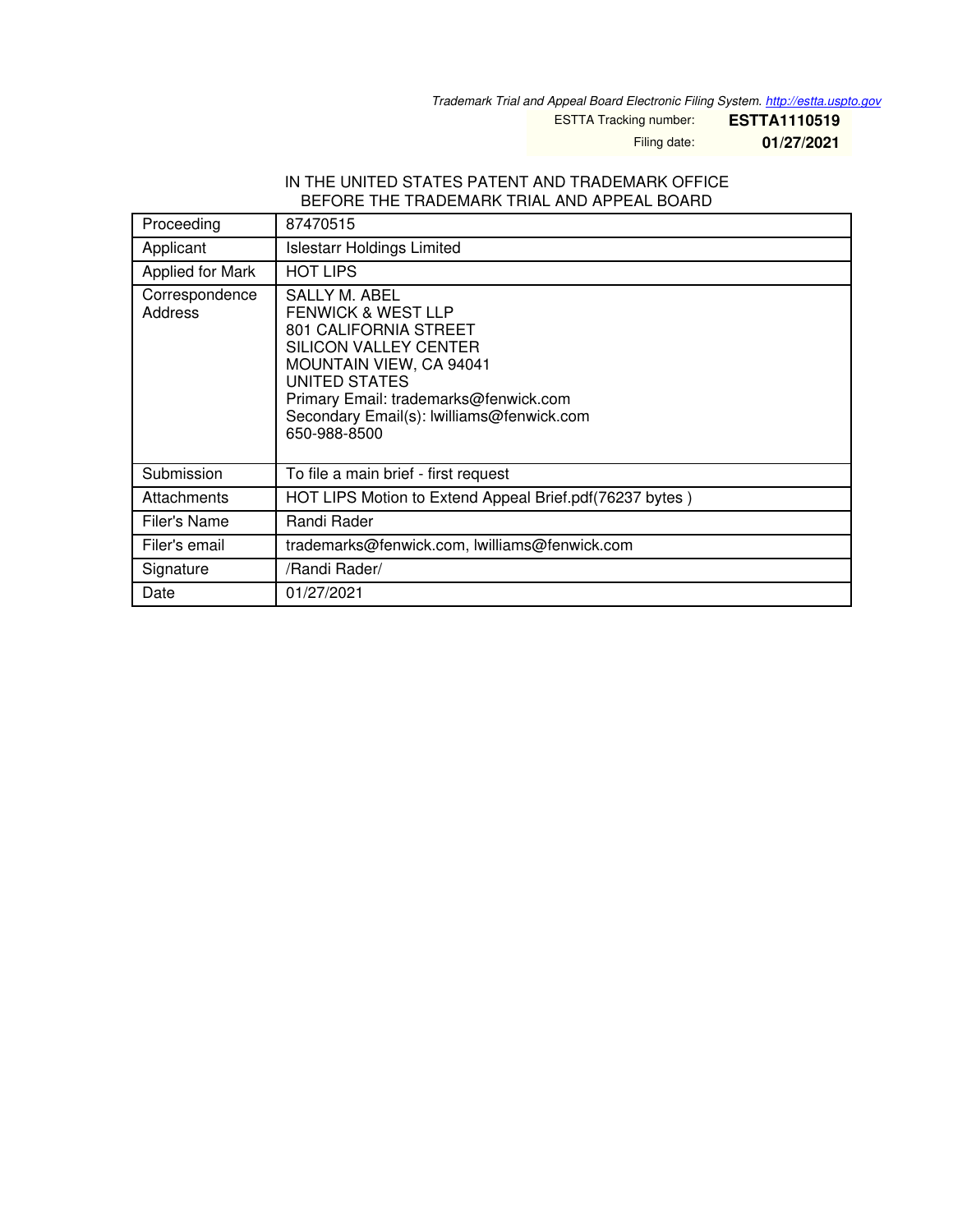## **IN THE UNITED STATES PATENT AND TRADEMARK OFFICE**

# **BEFORE THE TRADEMARK TRIAL AND APPEAL BOARD**

In re: Islestarr Holdings Limited

Serial No.: 87/470,515

Appellant: Islestarr Holdings Limited

Application Filed: May 31, 2017

Mark: HOT LIPS

Atty/Docket No: 29603-70122

International Class: 9, 14, 16

Law Office: 113

Examining Attorney: Kevin G. Crennan

## **APPLICANT'S MOTION TO EXTEND**

### **APPLICANT'S DEADLINE FOR FILING ITS APPEAL BRIEF**

Applicant Islestarr Holdings Limited ("Applicant") by and through its counsel, respectfully moves this Board to grant Applicant a ninety (90) day extension of its deadline for filing its Appeal Brief in the above-referenced Ex Parte Appeal. Applicant filed its Request for Reconsideration After Final Action on August 28, 2020. Accordingly, Applicant is required to file its Appeal Brief on January 30, 2021, pursuant to Trademark Rule 2.142 (b) (1). Applicant requests that this deadline be extended for ninety (90) days, such that its Appeal Brief would be due on April 30, 2021.

Applicant respectfully submits that it has good cause for seeking this extension.